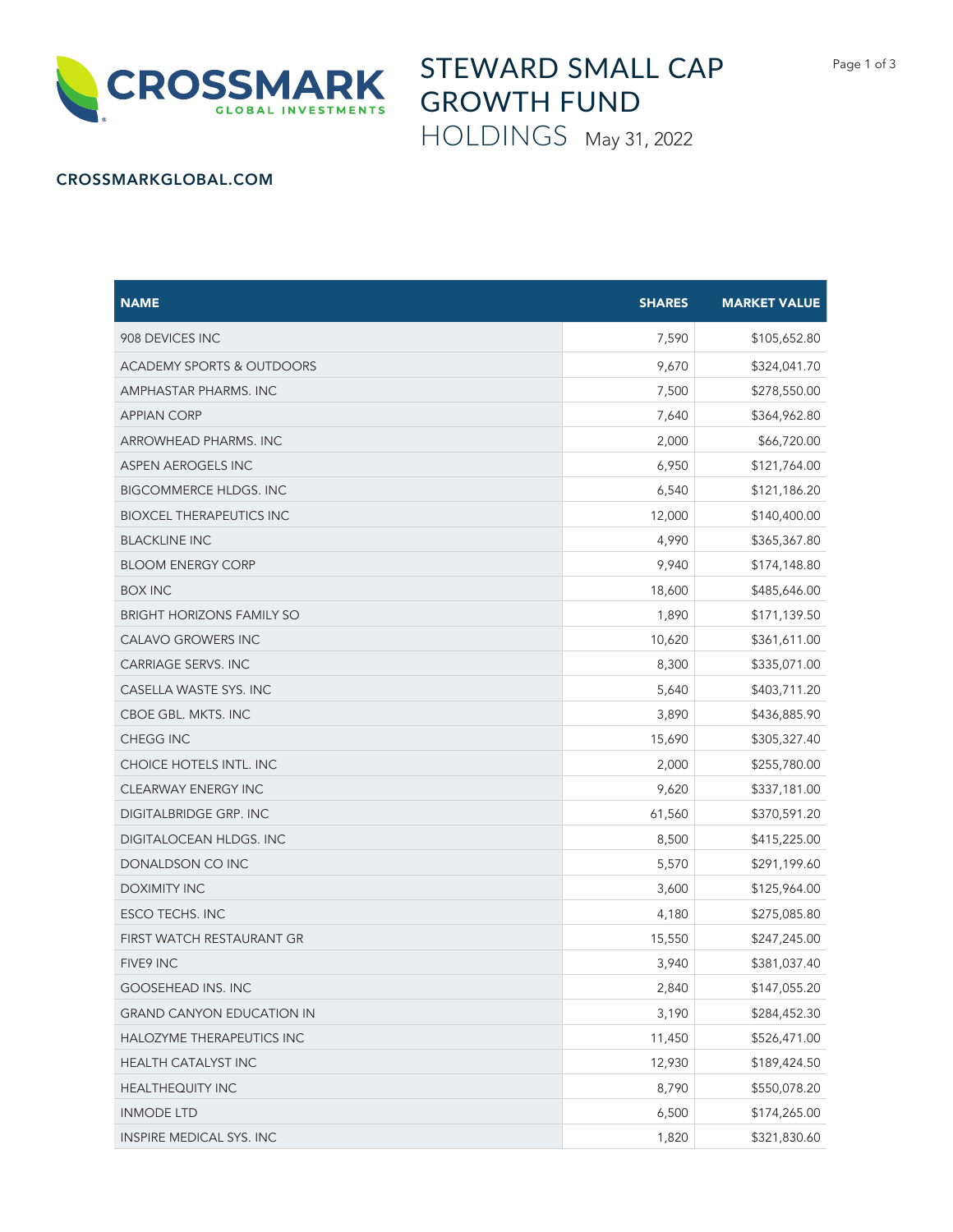| <b>NAME</b>                      | <b>SHARES</b> | <b>MARKET VALUE</b> |
|----------------------------------|---------------|---------------------|
| <b>INTELLIA THERAPEUTICS INC</b> | 2,230         | \$102,892.20        |
| <b>INTRA-CELLULAR THERAPIES</b>  | 5,600         | \$321,440.00        |
| <b>IRIDIUM COMMS. INC</b>        | 10,000        | \$371,100.00        |
| JOHN BEAN TECHS. CORP            | 2,600         | \$316,550.00        |
| <b>JOINT CORP/THE</b>            | 5,930         | \$98,912.40         |
| <b>KARAT PACKAGING INC</b>       | 16,756        | \$328,920.28        |
| <b>KNOWBE4 INC</b>               | 15,960        | \$283,768.80        |
| LAMB WESTON HLDGS. INC           | 7,180         | \$485,224.40        |
| LANCASTER COLONY CORP            | 3,200         | \$390,080.00        |
| LANDSTAR SYSTEM INC              | 1,904         | \$288,322.72        |
| LATTICE SEMICON. CORP            | 5,900         | \$306,918.00        |
| LOVESAC CO/THE                   | 4,160         | \$144,892.80        |
| MANHATTAN ASSOC. INC             | 2,290         | \$276,929.70        |
| MEDPACE HLDGS. INC               | 2,740         | \$392,477.60        |
| <b>MP MATS. CORP</b>             | 6,500         | \$256,295.00        |
| <b>NATERA INC</b>                | 5,260         | \$192,989.40        |
| NATIONAL STORAGE AFFILIAT        | 11,920        | \$625,204.00        |
| NAVITAS SEMICON. CORP            | 35,000        | \$278,600.00        |
| NEOGENOMICS INC                  | 9,610         | \$80,916.20         |
| NEXTGEN HEALTHCARE INC           | 12,000        | \$217,320.00        |
| NI FDS TREAS PORT PREMIER        | 356,187       | \$356,186.88        |
| <b>OMNICELL INC</b>              | 3,050         | \$339,038.00        |
| OPEN LENDING CORP                | 6,870         | \$90,409.20         |
| <b>OUTSET MEDICAL INC</b>        | 9,030         | \$196,854.00        |
| PACIRA BIOSCIENCES INC           | 5,350         | \$338,387.50        |
| PAPA JOHN'S INTL. INC            | 3,350         | \$294,833.50        |
| PLUG POWER INC                   | 11,960        | \$221,020.80        |
| POWER INTEGRATIONS INC           | 1,500         | \$126,570.00        |
| PROCEPT BIOROBOTICS CORP         | 6,400         | \$250,368.00        |
| Q2 HLDGS. INC                    | 6,400         | \$337,472.00        |
| QUALYS INC                       | 4,330         | \$565,844.40        |
| R1 RCM INC                       | 20,920        | \$449,152.40        |
| RAPID7 INC                       | 5,250         | \$372,067.50        |
| REATA PHARMS. INC                | 2,500         | \$70,700.00         |
| SENSIENT TECHS. CORP             | 4,350         | \$380,364.00        |
| SHOCKWAVE MEDICAL INC            | 3,170         | \$520,545.70        |
| SILICON LABS. INC                | 3,000         | \$447,480.00        |
| SILVERGATE CAP. CORP             | 2,590         | \$203,315.00        |